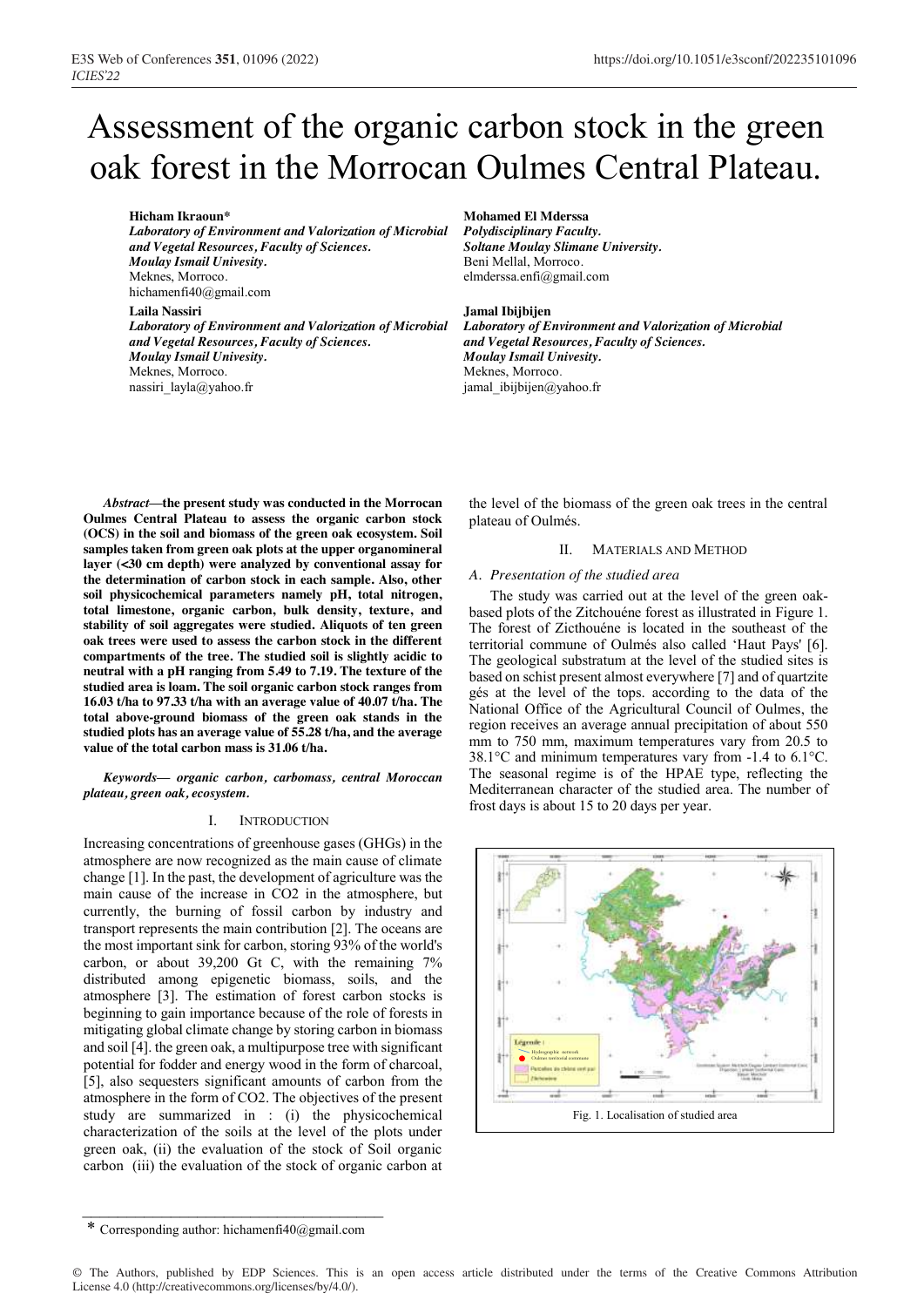## *B. Soil physicochemical analyses*

Soil samples, randomly distributed on the plots (Fig.2), taken with the help of the pedological auger, on the upper organo-mineral layer whose depth is lower than 30cm, were the object of a characterization bearing on the determination of the :

- pH of the soil solution: measured in a soil: water suspension of ratio 1/2.5 using a pH meter as stated by Zaher et al [8];
- Total nitrogen: the analysis of this parameter was carried out using the Kjeldahl/ Wilke (2005) [9,10,11] distillation method ;
- Organic carbon and organic matter: the analysis of soil organic carbon was carried out using the method of Walkley and Black (1934) [10,11,12] and the value of organic matter was deduced from the formula of Soltner (1988) [13] ;
- bulk density: consists of a calculation of the mass of the soil to its fresh volume according to the following formula :

$$
DA = P/V (g/cm3)
$$

Where: P: the dry weight of the sample and V: the volume of the sample taken and dried.

 Granulometry: consists of the determination of the percentages of the constituents of the soil, namely clays, silts, and sands using Bouyoucos hydrometer method [14].



*C. Assessment of soil organic carbon stock*

The soil carbon stock is calculated based on the following formula [15,16,17,18] :

$$
q(i) = 0, 1 \times E i \times da(i) \times C(i)
$$

- With :  $q(i)$  : content of element (j) in soil layer (i) (t.ha-1)
	- 0.1 : conversion coefficient,
	- Ei : depth of the layer (i) (cm),
	- da(i) : bulk density of the fine fraction,  $\leq$  mm, in layer (i) in (g.cm-3),
	- C(ji) : concentration of element (j) in soil layer (i)  $(g.kg-1)$ .

### *D. Assessment of the total carbomass of the aerial part*

To assess the carbon stock at the tree level, a biomass study is necessary. It provides data on the quantity of biomass and consequently on the quantity of carbon in each compartment of the tree, i.e. the trunk, branches, twigs, and leaves. These data are then extrapolated to the scale of the parcels studied after an inventory that consists of measuring the circumferences at 1.30 m from the ground of the trees inside the circular plots of 0.5 ares distributed randomly on the said parcels.

Study of the biomass of green oak trees

For our case study, we used the models for estimating the biomass of green oak trees developed by Belghazi et al (2001) [5] (Table I), in the central plateau of Oulmés bordering our studied area and comparable to our context.

TABLE I. BIOMASS TARIFFS DEVELOPED BY BELGHAZI ET AL. (2001)

| Component       | <b>Models</b>                                  |
|-----------------|------------------------------------------------|
| Trunk           | $PST = 0.015 * C \cdot (1.977)$                |
| <b>Branches</b> | $PSB = 2.6*10\text{(-4)}*C\text{(-2.822)}$     |
| Twigs           | $PSR = 2.64*10^{-2}$ + C <sup>{</sup> (1,943)} |
| Leaves          | $PSF = 1.99*10^{-3}*C^{2}(2.009)$              |
| <b>DOT</b>      |                                                |

**PST** : Dry weight of trunk in (Kg) ; **PSB**: Dry weight of branches in (kg) **PSR**: Dry weight of twigs in (kg) ; **PSF**: Dry weight of leaves in (kg)

In addition, these models were validated on a sample of ten (10) felled green oak trees, on which direct measurements of the fresh mass of the different compartments were carried out [19]. Thus, for all the standing trees, we proceeded to the measurement of the circumference at 1.30 m height, and for each tree, the different compartments were separated, and the measurements concerned :

- The total weight of the trunk up to the 5 cm circumference cut ;
- The total weight of the branches;
- The total weight of the twigs;
- The total weight of the leaves.

The statistical parameters used for the verification of the above models are proposed by Palm (1981) [20] namely :

- the relative average of the cubing errors :  $em = (1/n) \sum$  ei /Vm
- the relative standard deviation of the cubing error distribution :

$$
Se = (1/n)\sum_{(ei - em)^2} /Vm
$$

Where :  $ei = Vi - Ve$ 

 Vi : real volume, Ve : volume estimated by the tariff, Vm: actual average volume,

n: number of trees retained for checking.

These two parameters allow us to calculate the bias of the model and the degree of confidence we can place in it. The lower they are, the better is the tariffs.

In addition, wood samples were taken to measure the moisture content and the organic carbon fraction of the wood, for each tree we took :

- Three 5 cm slices of the trunk, one at the base, another halfway up, and the third at the 5 cm cut;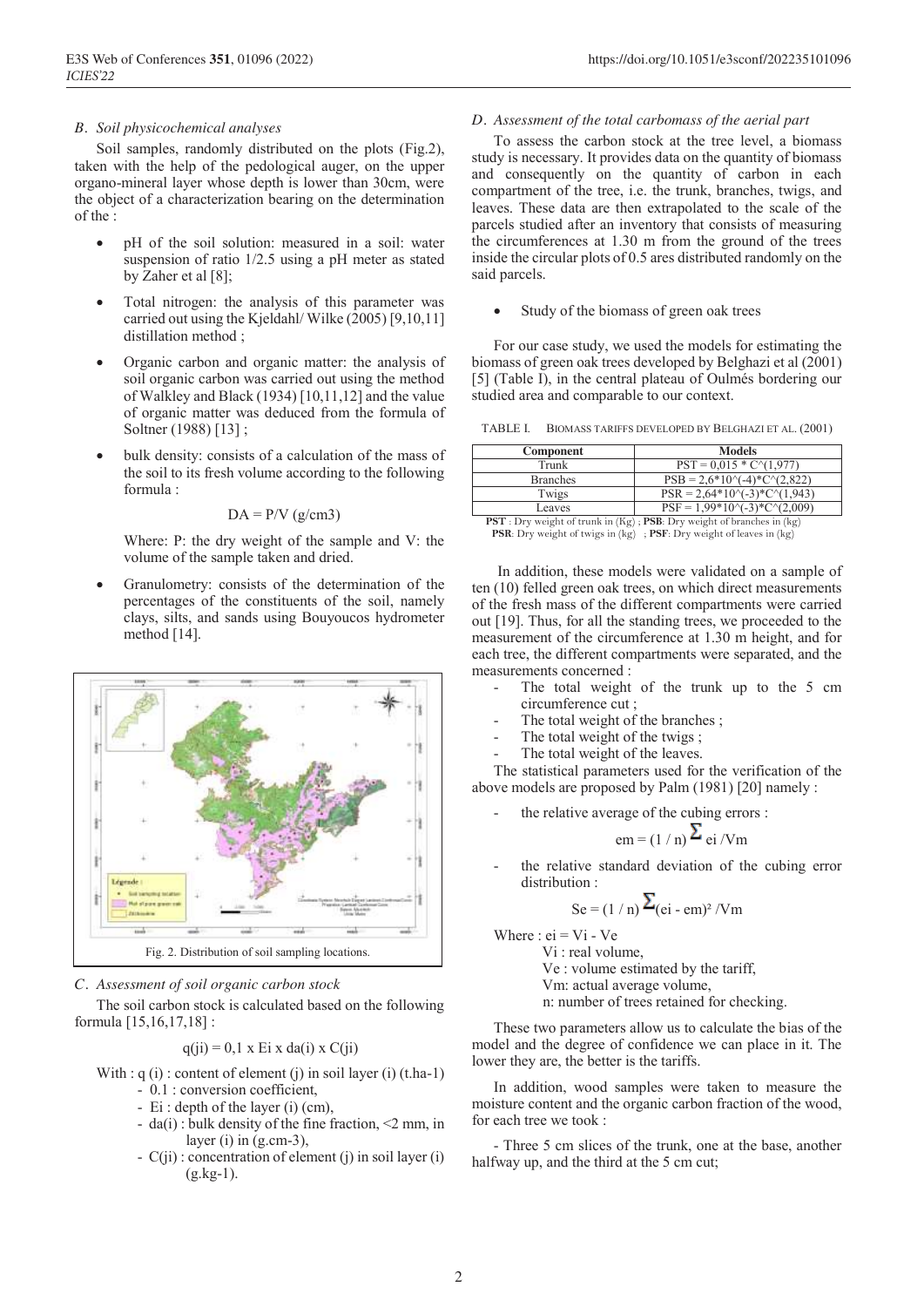- One 3 cm slice from the middle branch of the tree;

- Two 3 cm slices of the middle twigs of the middle branch of the tree;

- Two handfuls of the tree's leaves after stirring the whole tree's leave ;.

- Two 3 cm slices from the root.

The moisture content of the different components of the tree was determined according to the formula illustrated below :

$$
PH % = \begin{array}{r}\n \text{PF - PS} \\
\text{PS} \\
\text{PS}\n \end{array}
$$

Where: PF: the fresh weight of the sample and PS: its dry weight.

• Determination of the carbomass of green oak trees

The knowledge of the biomass of the different compartments of green oak and their carbon fraction allows evaluating the carbomass of the whole tree. For the determination of this carbon fraction, aliquots of wood and leaves were taken from the sample trees dried to the stability of their weights. These aliquots were weighed, placed in weighed porcelain crucibles, and calcined in a muffle oven at 600°C for 12 hours. After removal from the oven, the crucibles were placed in a desiccator until they cooled, and the whole set (crucibles + mineral material) was weighed afterward. The weight loss observed during the calcination corresponds to the organic matter and the residue to the mineral matter. The organic matter is thus calculated according to the following formula:

### $OM = ME-((MM-T)-T)$

OM: Organic Matter; MM: Mineral Matter; ME : Weight of the dried sample; T: Weight of porcelain crucible.

And the organic carbon content is deduced through the formula of Soltner (1988) [13].

#### III. RESULTS AND DISCUSSION

## *A. Physicochemical characterization and organic carbon stock in the soil*

The results of physicochemical analyses of soil samples collected under green oak-based plots are shown in Table II.

It emerges from this analysis that the soils in the studied area are slightly acidic, these values of pH little acid can be explained by the existence of vegetation represented by deciduous species in their natural state, namely the green oak despite the nature of the substrate based on schist. The distribution of organic carbon content, with an average value of about 1.23%, remains very heterogeneous between the replicates, with a coefficient of variation reaching 57%.

The C/N ratio considered by Lafond et al. (1992) [21] and Akselsson et al. (2005) [22] as a good indicator to evaluate carbon sequestration in soils takes a rather high value (31.85) showing a low carbon decomposition rate.

The soil texture in the studied area is loamy.

The organic carbon stock in the soil, with a mean value of 40.07 t/ha, wich is close to that found by zaher et al [30], nammely 40.83 t/ha in the natural green oak forests of the Moroccan central plateau.The variation of this value, between the different replications, is between 16.03 and 97.33 t/ha.

# *B. Biomass of green oak in the studied plotss*

In addition to the fact that the assessment of the biomass of ecosystem components constitutes the basic element for the fundamental knowledge of their functions [23], the study of this parameter is necessary for the calculation of carbon stock  $[1]$ .

The verification of the biomass rates developed by Belghazi et al on the 10 ten sample trees was performed based on the relative mean of the cubing errors and the relative standard deviation of the distribution of these errors. The results of the calculations are reported in Table III.

The models developed have a low relative bias of only 9.84% for the trunk biomass tariff, 9.65% for the branch biomass tariff, 8.53% for the twigs biomass tariff, and 6.37% for the phytomass tariff, and a relative standard deviation of the biomass error distribution of the order of 1.01, 2.23, 9.78 and 13.88, respectively, for the four tariffs.

The application of the biomass models retained for each tree organ and their sums allowed us to estimate the total dry biomass per hectare.

Table IV summarizes the average total biomass per hectare which amounts to 55.28 t/ha.

Compared to other green oak forests in Morocco (Table V), the biomass of the Zitchouéne forest is high, which can be explained by the high density of green oak trees in the studied area and the favorable ecological conditions.

## *C. Total carbomass of green oak in the studied plots*

The results of the carbon content of the different components of the tree, calculated from the aliquots calcined in the muffle oven, are shown in Table VI.

The combination of the biomass data of all the components of the tree and their carbon content allows evaluating the carbomass of green oak, which is estimated at 31.08 t/ha in the studied plots. Compared to other studies related to the evaluation of carbon stock in the aboveground part of green oak trees in other ecological contexts (Table VII), the different values recorded for the same species between forests is explained by the different dendrometric characteristics that characterize the important potentialities of the stands composing each forest [18].

The carbon stock in the root part of green oak trees was evaluated using the ratio of below-ground biomass to aboveground biomass (R) cited in Intergovernmental Panel on Climate Change (2006) work [29]. Thus the root biomass of green oak trees is estimated at 25.42 t/ha, and the carbon stock is estimated at 14.29 t/ha.

Thus the total carbon stock in the plots based on green oak in a pure state, deduced by the addition of this stock at different levels, namely: the soil and the above-ground part and the root part amounts to 85.42 t/ha.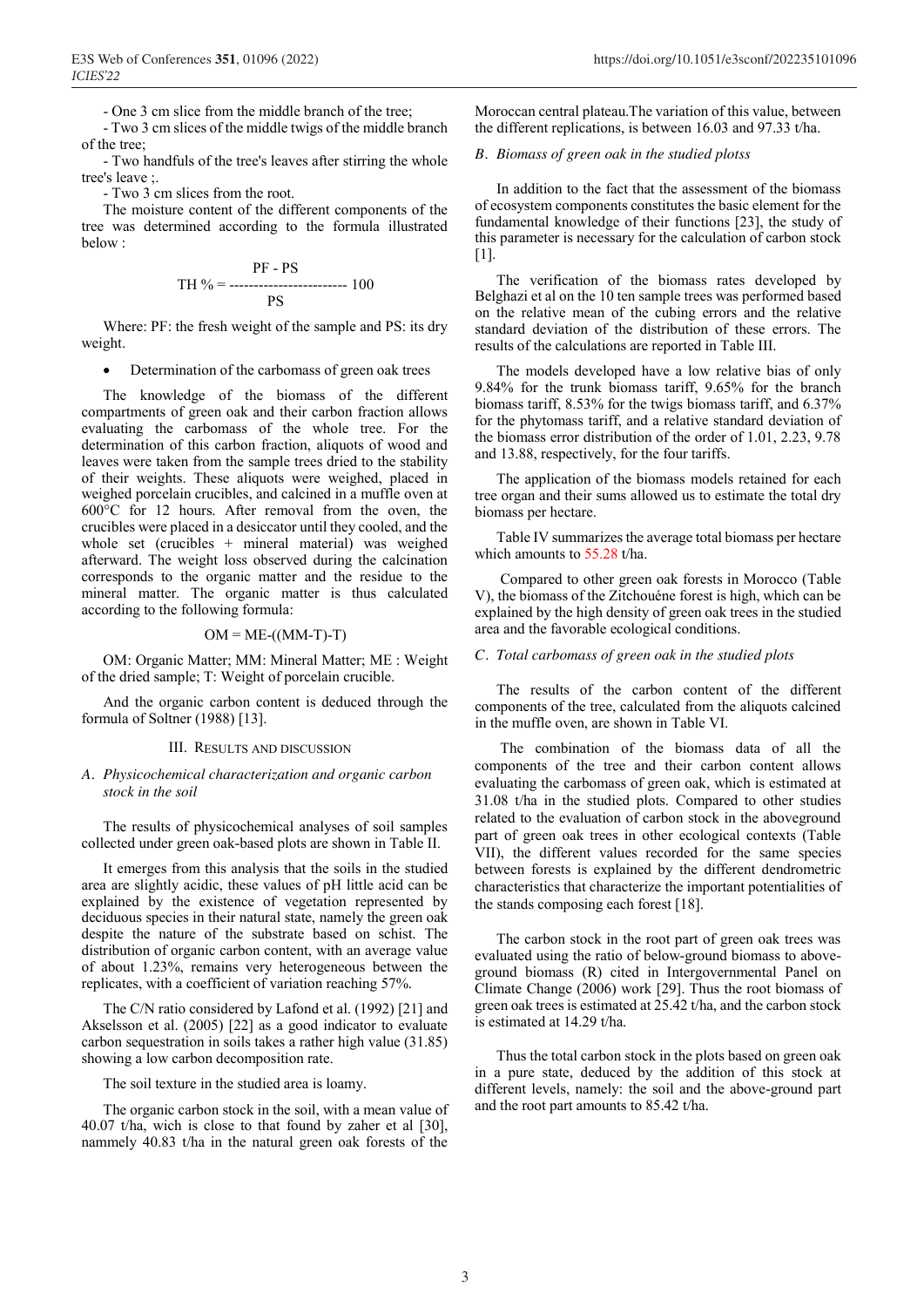| <b>Sample</b>  | $\%$ N | % C  | C/N    | $\%$ OM | <b>BD</b> | pH-  | <b>SOCS</b><br>(t/ha) | Clay<br>$(\%)$ |      | Slit $(\%)$ | Sand $(\%)$ |      |
|----------------|--------|------|--------|---------|-----------|------|-----------------------|----------------|------|-------------|-------------|------|
|                |        |      |        |         |           | H2O  |                       |                | F    | G           | F           | G    |
|                | 0.05   | 0.99 | 19,59  | 1,71    | 0.98      | 6,2  | 4,94                  | 29,21          | 10,1 | 15,1        | 16,7        | 39,1 |
| $\overline{c}$ | 0.05   | 1,68 | 30,91  | 2,90    | 1,06      | 6.56 | 5.43                  | 53,58          | 15,3 | 20,4        | 16,6        | 29,6 |
| 3              | 0,00   | 0.61 | 260,70 | 1,05    | 0.99      | 6,13 | 4,87                  | 18,08          | 30,4 | 22,8        | 8,9         | 10,0 |
| 4              | 0,01   | 0.65 | 119,18 | 1,12    | 1,26      | 6,78 | 5,75                  | 24,56          | 10,3 | 20,5        | 23,9        | 19,8 |
| 5              | 0,28   | 0,66 | 2,35   | 1,13    | 0.81      | 6,53 | 5,65                  | 16,03          | 25,5 | 28,1        | 12,9        | 11,3 |
| 6              | 0,20   | 0.73 | 3,64   | 1,25    | 1,33      | 6,32 | 5,02                  | 28,96          | 15,3 | 25,5        | 11,8        | 10,8 |
| 7              | 0,25   | 0.77 | 3,07   | 1,33    | 1,13      | 6,84 | 5,78                  | 26,05          | 25,4 | 20,3        | 17,2        | 18,2 |
| 8              | 0,35   | 2,13 | 6,15   | 3,68    | 0.96      | 7,19 | 5,87                  | 61,54          | 30,9 | 23,2        | 15,1        | 7,2  |
| 9              | 0,28   | 2,37 | 8,45   | 4,08    | 1,07      | 6,55 | 5,15                  | 76,17          | 15,6 | 26,0        | 28,9        | 16,1 |
| 10             | 0,41   | 0.94 | 2,32   | 1,63    | 1,02      | 6,4  | 5,26                  | 29,01          | 20,4 | 15,3        | 16,2        | 15,0 |
| 11             | 0.29   | 1,08 | 3,66   | 1,86    | 1,08      | 6.54 | 5,55                  | 34,78          | 20,1 | 25,2        | 8,9         | 13,4 |
| 12             | 0,30   | 1,18 | 3.96   | 2,03    | 1,05      | 6.67 | 5,57                  | 37,08          | 25,4 | 25,4        | 3,4         | 16,0 |
| 13             | 0,25   | 2,62 | 10,63  | 4,52    | 1,06      | 6,83 | 5,41                  | 83,43          | 20,4 | 20,4        | 15,6        | 19,4 |
| 14             | 0,22   | 1,29 | 5,85   | 2,22    | 0.71      | 6,14 | 5,49                  | 27,31          | 20,4 | 25.5        | 7,5         | 17,5 |
| 15             | 0,07   | 2,50 | 36,97  | 4,32    | 1,30      | 7,08 | 6,53                  | 97,33          | 20,3 | 20,3        | 11,3        | 13,4 |
| 16             | 0.31   | 0,16 | 0,51   | 0,27    | 1,07      | 5,5  | 4,14                  | 5,07           | 20,4 | 20,4        | 3,0         | 18,5 |
| 17             | 0,28   | 1,01 | 3,57   | 1,73    | 1,20      | 6,36 | 5,41                  | 36,25          | 20,4 | 28,1        | 18,8        | 12,1 |
| 18             | 0,32   | 0.88 | 2,72   | 1,52    | 1,20      | 6,91 | 5,76                  | 31,85          | 15,3 | 20,4        | 2,5         | 12,5 |
| 19             | 0.01   | 1,13 | 80,88  | 1,95    | 1,33      | 6,13 | 4,82                  | 45,12          | 10,1 | 10,1        | 7,7         | 21,4 |

TABLE II. PHYSICOCHEMICAL RESULT OF SOIL SAMPLES

 **F: Fine G: Gross MO: Organic substance C: Carbon N: Nitrogen**

#### TABLE III. RESULTS OF THE CHECK OF THE BIOMASS TARIFFS DEVELOPED BY BELGHAZI ET AL. (2001)

| $PST = 0.015 * C \cdot (1.977)$              | 9.84%    |                                                                                                                                                     |
|----------------------------------------------|----------|-----------------------------------------------------------------------------------------------------------------------------------------------------|
| $PSB = 2.6*10\text{V} - 4)*C\text{V}(2.822)$ | $9.65\%$ |                                                                                                                                                     |
| $PSR = 2.64*10^{-2}$ . $C^{(1)}$             | 8.53 %   | 9 78                                                                                                                                                |
| $PSF = 1.99*10^{-2}$ . $C^{2}(2.009)$        | 6.37 %   | 13.88                                                                                                                                               |
|                                              |          | $\mathbf{DCT}$ . $D_{\text{max}}$ and the efficient in $\langle V, \cdot \rangle$ . $\mathbf{DCD}$ , $D_{\text{max}}$ and the efficient is a finite |

**PST** : Dry weight of trunk in (Kg) ; **PSB**: Dry weight of branches in (kg) **PSR**: Dry weight of twigs in (kg) ; **PSF**: Dry weight of leaves in (kg)

| <b>TABLE IV.</b> | <b>TOTAL BIOMASS PER HECTARE AND PER TREE</b>                                                                   |
|------------------|-----------------------------------------------------------------------------------------------------------------|
|                  | the contract of the contract of the contract of the contract of the contract of the contract of the contract of |

| COMPONENT (T/HA) |                |  |  |  |
|------------------|----------------|--|--|--|
| Component        | Biomass (t/ha) |  |  |  |
| Trunk            | 29,40          |  |  |  |
| <b>Branches</b>  | 16,96          |  |  |  |
| Twigs            | 4,51           |  |  |  |
| Leaves           | 4,41           |  |  |  |
| Whole tree       | 55,28          |  |  |  |

| TABLE V. | BIOMASS OF SOME GREEN OAK STUDIED IN MOROCCO |  |  |  |
|----------|----------------------------------------------|--|--|--|
|----------|----------------------------------------------|--|--|--|

| <b>Studied area</b>                                               | Author                    | <b>Total Biomass</b><br>(t/ha) | Age |
|-------------------------------------------------------------------|---------------------------|--------------------------------|-----|
| Central Middle Atlas<br>(forest of Tafchna)                       | Boulmane [16]             | 96                             | 30  |
| Central Middle Atlas<br>(forest of Regadda)                       | Boulmane [16]             | 86,4                           | 30  |
| Central Middle Atlas                                              | Makhloufi [25]            | 20,65                          | 41  |
| Eastern Middle Atlas<br>(experimental terrain<br>of Bab Bou Ider) | Lahmini [26]              | 16,50                          | 22  |
| Central Middle Atlas<br>(experimental terrain<br>of Dayat Aoua)   | Moussaoui <sup>[27]</sup> | 24,30                          | 28  |
| Central plain<br>(experimental terrain<br>of Boukachmir)          | Dahane [28]               | 40,24                          | 46  |
| Central Middle Atlas<br>(forest of Jbel Aoua)                     | El Mderssa [19]           | 42,70                          | 30  |

#### TABLE VI. CARBON CONTENT IN THE GREEN OAK TREE IN MOROCCO

| <b>Studied area</b>       | Author          | Carbon stock (t/ha) |
|---------------------------|-----------------|---------------------|
| Central Middle Atlas      | El Mderssa [18] | 25,45               |
| (forest of Jbel Aoua Sud) |                 |                     |
| Central Middle Atlas      | El Mderssa [18] | 53,48               |
| (Jaâba)                   |                 |                     |
| Central Middle Atlas      | El Mderssa [18] | 15,19               |
| (Azrou)                   |                 |                     |
| Middle Atlas (Reggada)    | Boulmane [16]   | 49,9                |
| Middle Atlas (Dayet       | Boulmane [16]   | 55,5                |
| Hachlaf)                  |                 |                     |
| Middle Atlas (Tafechna)   | Boulmane [16]   | 56,8                |
| Middle Atlas (Ajdir)      | Boulmane [16]   | 88,5                |
| Middle Atlas (Ksiba)      | Boulmane [16]   | 91,5                |

TABLE VII. CARBON CONTENT IN THE COMPARTMENTS OF THE GREEN OAK TREE

| Component                 | Trunk | <b>Branches</b> | Twigs | <b>Leaves</b> | Root  |
|---------------------------|-------|-----------------|-------|---------------|-------|
| Carbon<br>fraction $(\%)$ | 56,35 | 56,03           | 56,36 | 55.98         | 56,21 |

TABLE VIII. CARBON STOCK OF OTHER SPECIES IN OTHER FOREST

| <b>Studied area</b>              | Author          | <b>Species</b> | <b>Total carbon</b><br>stock (t/ha) |
|----------------------------------|-----------------|----------------|-------------------------------------|
| Central Middle<br>Atlas (Jaâba)  | El Mderssa [18] | zeen oak       | 214,75                              |
| CENTRAL<br><b>MIDDLE ATLAS</b>   |                 |                | 201,3                               |
| (FOREST OF<br><b>JBEL AOUA</b> ) | El Mderssa [18] | maritime pine  | 143,9                               |
| Central Middle                   |                 | atlas cedar    | 277,49                              |
| Atlas (Azrou)                    | El Mderssa [18] | zeen oak       | 303,25                              |
| Maâmora                          | Oubrahim [17]   | Holm oak       | 121                                 |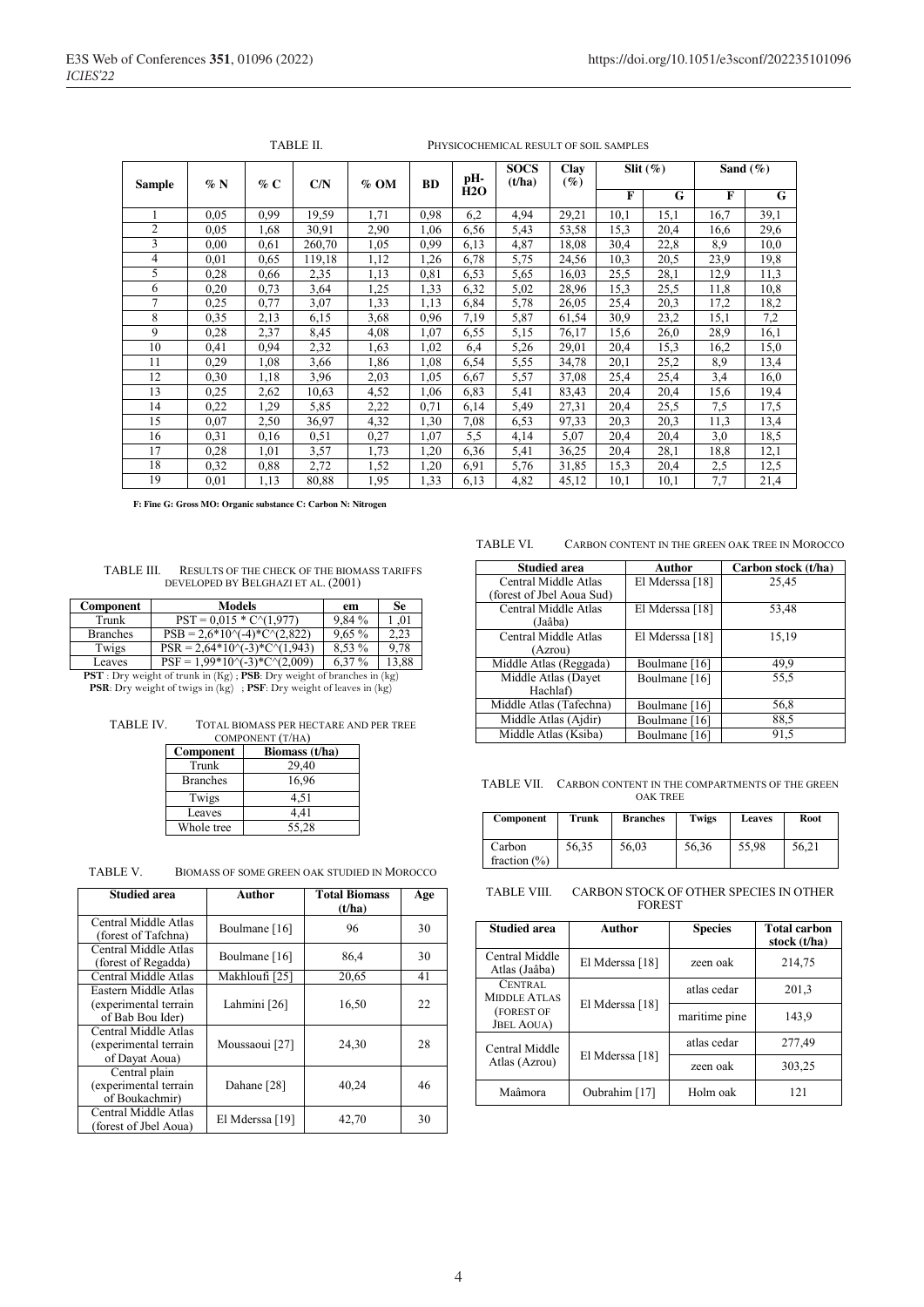The comparison of carbon stock values with others obtained the Central Middle Atlas region of Morocco [18], showed that the strata of green oak in a pure state of the studied area has low carbon stock potential, compared to those of the strata of the forest of Azrou and Jbel Aoua South namely, respectively, 284,48 and 207,68 t/ha. This can be explained, probably, by the nature of the soils in our studied area based on shale that stores low values of organic carbon.

Similar studies conducted on other pure species-based forest ecosystems (Table VIII) show high carbon stock values compared to our studied area.

### IV. CONCLUSION

The study of the green oak plots shows that:

- The soils in the studied area are slightly acidic to neutral, with a loamy texture;

- The carbon stock in the soil under green oak is of an average value of 40.07 t/ha;

- The biomass of green oak in the studied plots has an average value of 55.28 t/ha, qualified to be slightly high compared to other green oak forests in the region, especially that of Boukachmir (40.24 t/ha), and this is due to the favorable ecological conditions and the high density of green oak trees;

- The carbon stock in the aerial part of green oak trees is estimated at 31.06 t/ha.

- The total carbon stock in the studied plots with pure green oak is estimated to be 85.42 t/ha.

These results confirm the important role of natural forests as a carbon storage reservoir in forest biomass and soil, and thus as a tool to fight against global warming. Nevertheless, the study of this organic carbon storage capacity under other forest compositions is worthy of interest, intending to integrate this aspect into forest management proposals.

#### **REFERENCES**

[1] W. Mcghee, W. Saigle, E. A. Padonou, and A. M. Lykke, Methods for calculating tree biomass and carbon in West Africa. Annals of Agricultural Sciences, 2016, vol. 20, p. 79-98.

[2] M. Robert, J. Antoine, F. Nachtergaele, La séquestration du carbone dans le sol pour une meilleure gestion de terres, 2002, (96)-FAO. URL (Déc. 2008): http://www. fao. org/docrep/005/y2779f/y2779f00. htm# toc, 2002.

[3] CHANGE, Intergovernmental Panel On Climate. Climate change 2007: Impacts, adaptation and vulnerability. Genebra, Suíça, 2001.

[4] R. Ruiz-Peinado, G. M. González, & M. Del Rio, Biomass models to estimate carbon stocks for hardwood tree species. Forest systems, 2012, vol. 21, no 1, p. 42-52.

[5] B. Belghazi, M. Ezzahiri, S.Aoid, & M. Ettobi, Estimation of the biomass of green oak in the forest massif of Ait Hatem (Oulmes). In: Annales de la recherche forestière au Maroc. Center national de la recherche forestière, 2001. p. 9-16.

[6] G. Beaudet, *Le plateau central marocain et ses bordures, étude géomorphologique (bordure sud-ouest et sud du plateau central)*. 1969. Thèse de doctorat. Thèse de Doctorat Lettres, Université Mohammed V, Rabat.

[7] M. Aherdan, *Landscapes and evolution of the highlands of the central Moroccan plateau. Dynamics and development proposals.* 1994. Doctoral thesis. University Panthéon-Sorbonne-Paris I.

[8] H. Zaher, M. Sabir, H. Benjelloun, & H. Paul-Igor, Effect of forest land use change on carbohydrates, physical soil quality and carbon stocks in Moroccan cedar area. Journal of environmental management, 2020, vol. 254, p. 109544.

[9] B. M. Wilkee, Determination of chemical and physical soil properties. In : *Monitoring and assessing soil bioremediation*. Springer, Berlin, Heidelberg, 2005. p. 47-95.

[10] M. El Mderssa, H. Benjelloun, O. Zennouhi, L. Nassiri & J. Ibijbijen, Pedogenetic characterization and classification of forest soils in the Central Middle Atlas (Morocco). Eurasian Journal of Soil Science, 2019, vol. 8, no 2, p. 152-158.

[11] M. El Mderssa, H. Benjelloun, H. Zaher, L. Nassiri & J. Ibijbijen, Estimating the Sequestration Potential of Organic Carbon in Forest Soils in the Central Middle Atlas: A Tool to Fight Climate Change. Atlas Journal of Biology, 2019, p. 603-610.

[12] A. Walkley and I. A. BLACK. An examination of the Degtjareff method for determining soil organic matter, and a proposed modification of the chromic acid titration method. *Soil science*, 1934, vol. 37, no 1, p. 29-38.

[13] Soltner. D, The Basics of Plant Production, Volume 1 The Soil. Agricultural Sciences and Techniques, 1973, Angers, Sainte-gemmes-sur-Loire, France, p.469.

[14] G. J. Bouyoucos, Hydrometer method improved for making particle size analyses of soils 1. Agronomy journal, 1962, vol. 54, no 5, p. 464-465.

[15] S. Belkacem, , C. Nys, and J. L. Dupouey, Evaluation of carbon stocks in forest soils. Importance of silviculture and environment on variability, INRA/DPE, 1998, no 6-95, p. 329.s

[16] M. Boulmane, I. Santa Regina, A. Khia, & H. Oubrahim, "Estimation of the organic carbon stock in the iliçaies of the Moroccan Middle Atlas" Nature & Technology, 2014, no. 11, p. 6.

[17] H. Oubrahim, Estimation and mapping of the carbon stock in the Quercus suber ecosystem of the western Maâmora (cantons a and b) and estimation of its nutrient stock. PhD thesis, Faculty of Sciences of Rabat, 2015, p.188.

[18] M. EL Mderssa, "Quantitative and qualitative assessment of carbon storage potential in the components (Forest stands and soils) of forest ecosystems of the Central Middle Atlas in the context of climate change. PhD thesis in Biological Sciences, Faculty of Sciences of Meknes, 2019, p. 130.

[19] M. EL Mderssa, H. Benjelloun, O. Zennouhi, L. Nassiri & J. Ibijbijen, "Evaluation of the biomass of the green oak (quercus rotundifolia) of the central middle atlas: case of the south Jbel Aoua Forest (morocco)", Journal of Forests, 2018 Vol. 5, No. 1, pp. 11-21.

[20] R. Palm, Methodological contribution to the cubing of trees and the construction of cubing and assortment tables. 1981.

[21] R. Lafond, C. Claude & J.P. Ducruc, Forest pedology. Pédologie forestière, 1992, Mont-Royal (Québec): Modulo, p. 146.

[22] C. Akselsson, B. Berg, V. Meentemeyer, & O. Westling, Carbon sequestration rates in organic layers of boreal and temperate forest soils— Sweden as a case study. Global Ecology and Biogeography, 2005, vol. 14, no 1, p. 77-84.

[23] D.Auclair, and S.Metayer, Methodology for estimating above ground biomass and biomass production in coppice. Acta Ecologica Ecol. Applic.; (France), 1980, vol. 1, no 4.